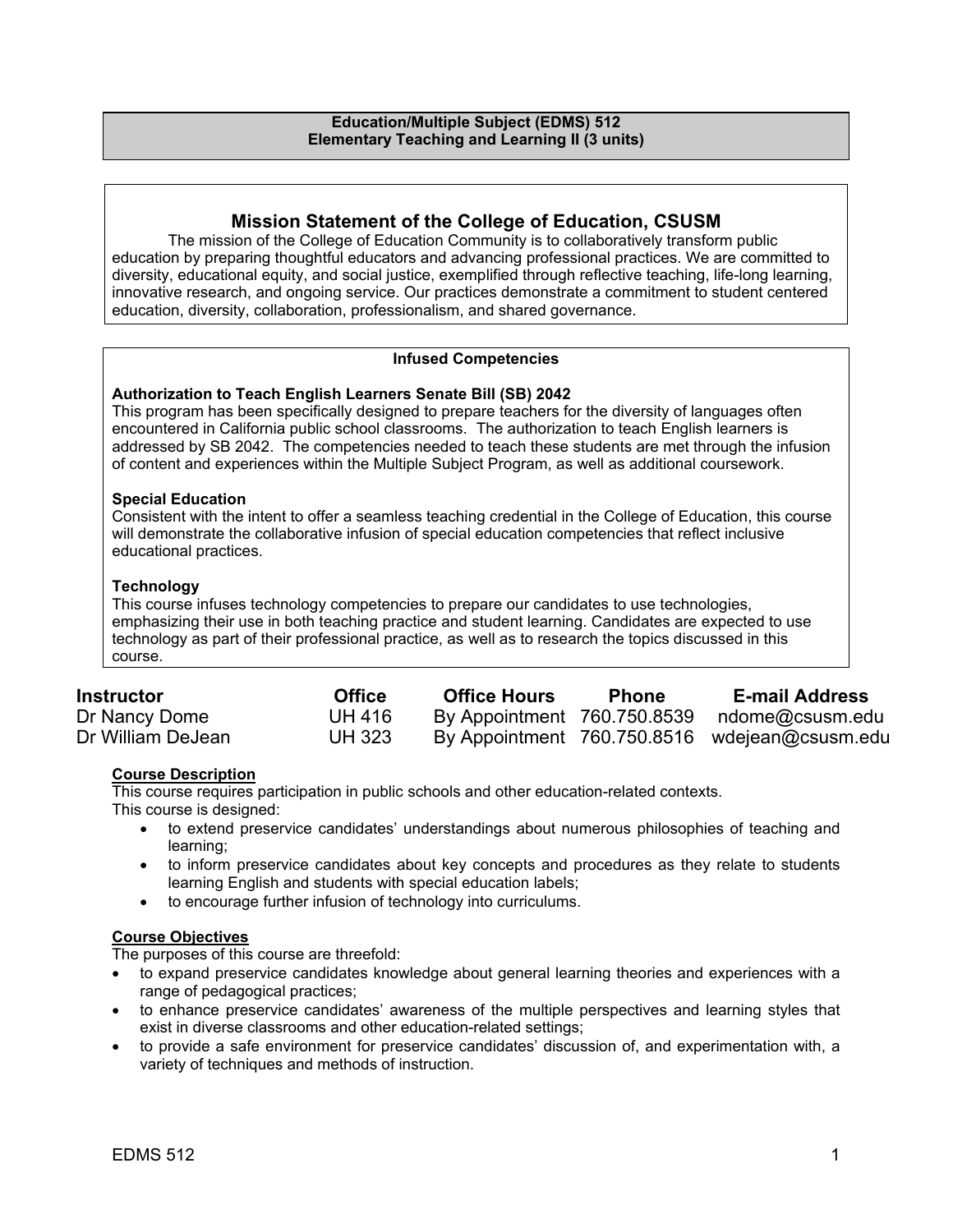## **Teacher Performance Expectations (TPE) Competencies**

This course is designed to help teachers seeking the Multiple Subjects Credential to develop the skills, knowledge, and attitudes necessary to assist schools and districts in implementing effective programs for students. The successful candidate will be able to merge theory and practice in order to realize a comprehensive and extensive educational program for all students. The following TPE's are primarily addressed in this course:

TPE 6d – Engaging and supporting all learners (IEP, Best Practices I Movie)

TPE 9 – Instructional Planning (Long Range Plan, Peer Teaching)

TPE 14 – Educational technology (Long Range Plan, Best Practices I Movie)

These TPEs will be uploaded to TaskStream as part of the course requirements. The purpose of the portfolio is to assess how well you meet the TPEs. Although all the artifacts you place (more than 1 per TPE) in your portfolio have been assessed/graded by your professors, it is not clear if you have a thorough understanding of the TPEs and can make the connection between the assignments completed in class with the teaching you have experienced and the TPEs. Your task to write a cogent reflective essay for each TPE on how the artifacts you have chosen provide evidence that shows you have demonstrated meeting each TPE. Each narrative must include a: a) description b) analysis and c) reflection.

## **Required Text**

- Tomlinson, C. A. (1999). *The Differentiated Classroom: Responding to the needs of all learners.* Alexandria, VA: Association for Supervision and Curriculum Development. ISBN # 0-87120-342-1 (Available as an e-book online.)
- Choate, J. S. (2004) *Successful Inclusive Teaching (4rd ed.)* Needham, MA: Allyn & Bacon.
- Villa, R. and Thousand, J. (1995). *Creating an Inclusive School*. Alexandria, VA: Association for Supervision and Curriculum Development.
- Marion, Valadez, and Woo (2003). *Elementary Teaching and Learning.* Needham Heights, MA: Allyn and Bacon. (Compiled Reader=CR)
- TaskStream Electronic Portfolio, Must register and pay fee online prior to first class  $\omega$ www.TaskStream.com (register for 1 year minimum).

## **Accommodation for Disabilities**

Please discuss your needs with the instructor within the first week of the semester & contact Disabled Student Services, 5025A Craven Hall, (760) 750-4905 or (760) 750-4909 (TDD).

#### **Plagiarism**

All work submitted for this course should reflect students' efforts. When relying on supporting documents authored by others, cite them clearly and completely using American Psychological Association (APA) manual,  $5<sup>th</sup>$  edition. Failure to do so may result in failure of the course.

#### **Grading Policy**

All students will come prepared to class; readings and homework assignments are listed on the dates on which they are due.

All required work is expected to be on time. One grade level will be deducted for each class meeting for which it is late (e.g., an "A" assignment that is submitted one class session late will be marked down to a "B"). Unless prior instructor approval is secured, assignments will not be accepted three class sessions after which they are due. Exceptions will be handled on a case-by-case basis, as determined by the instructor.

It is expected that students will proofread and edit their assignments prior to submission. Students will ensure that the text is error-free (grammar, spelling), and ideas are logically and concisely presented. The assignment's grade will be negatively affected as a result of this oversight. Each written assignment will be graded approximately 80% on content and context (detail, logic, synthesis of information, depth of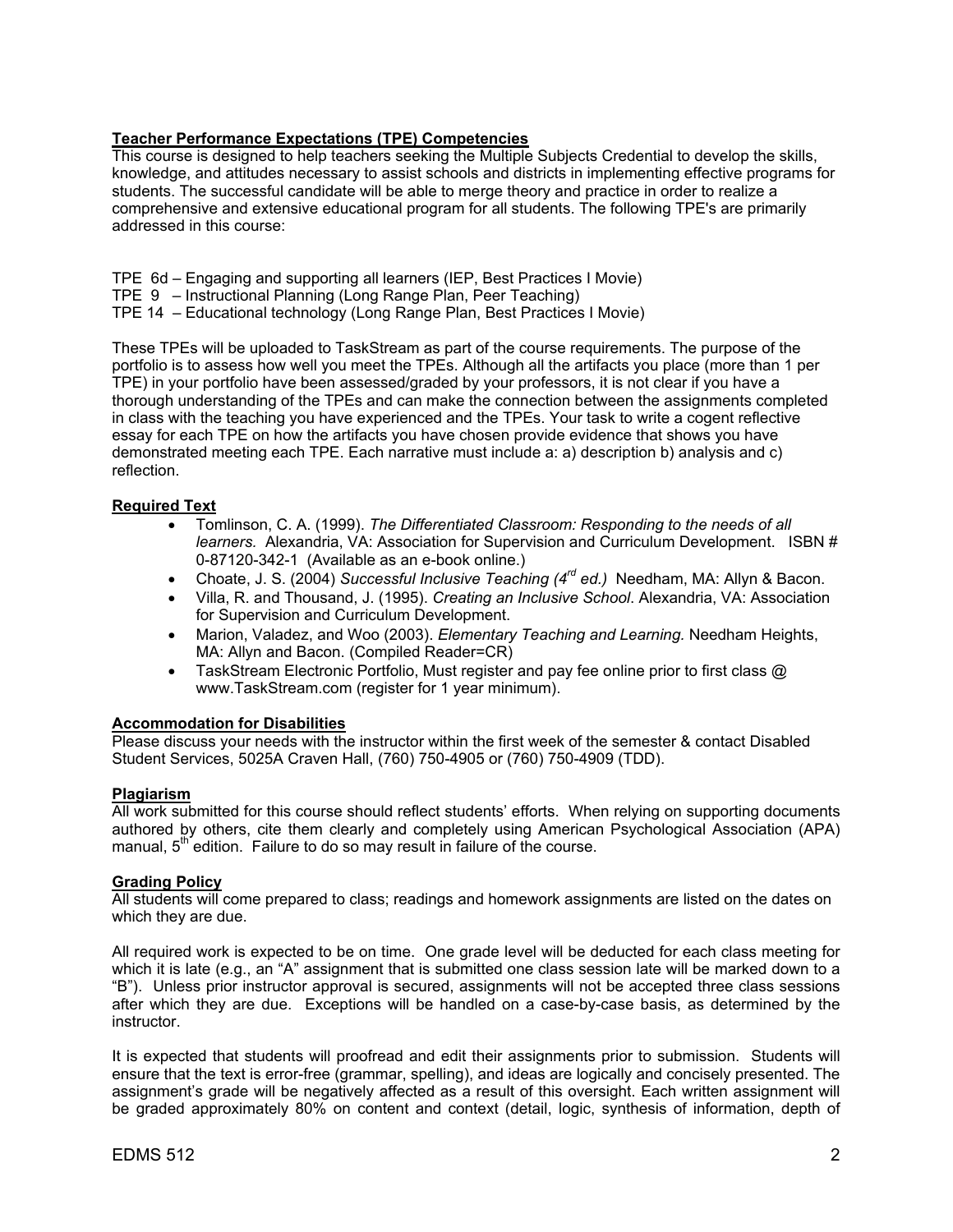analysis, etc.), and 20% on mechanics (grammar, syntax, spelling, format, uniformity of citation, etc.). All citations, where appropriate, will use American Psychological Association (APA) format. Consult American Psychological Association (APA) Manual, 5<sup>th</sup> edition for citation guidance.

Grading will also include a component of "professional demeanor." Students will conduct themselves in ways that are generally expected of those who are entering the education profession. This includes but is not limited to:

- On-time arrival to all class sessions;
- Advance preparation of readings and timely submission of assignments;
- Respectful participation in all settings (e.g., whole group, small group, in/outside of class);
- Carefully considered, culturally aware approaches to solution-finding.

| <b>Course Assignments</b>      |            |
|--------------------------------|------------|
| Long Range Plan                | 20 points  |
| IEP                            | 10 points  |
| Philosophy Statement/Letter    | 10 points  |
| Demonstration Lesson - I Movie | 10 points  |
| <b>TaskStream Submissions</b>  | 10 points  |
| Disability matrix              | 10 points  |
| Silk Scarf Lesson Plan         | 10 points  |
| <b>Hot Topic</b>               | 5 points   |
| Attendance/Participation       | 15 points  |
| <b>Total</b>                   | 100 points |

#### **Grading Scale**

| $A = 93 - 100$ | B+=86-89 | $C+= 77-79$   |               |                |
|----------------|----------|---------------|---------------|----------------|
| $A = 90 - 92$  | B=83-86  | $C = 73-76$   | $D = 60 - 69$ | F=59 or lower. |
|                | B-=80-82 | $C - 70 - 72$ |               |                |

**Please note assignments are due whether or not you are present in class that day.** 

**While this syllabus is carefully planned, it may be modified at any time in response to the needs and interests of the class.**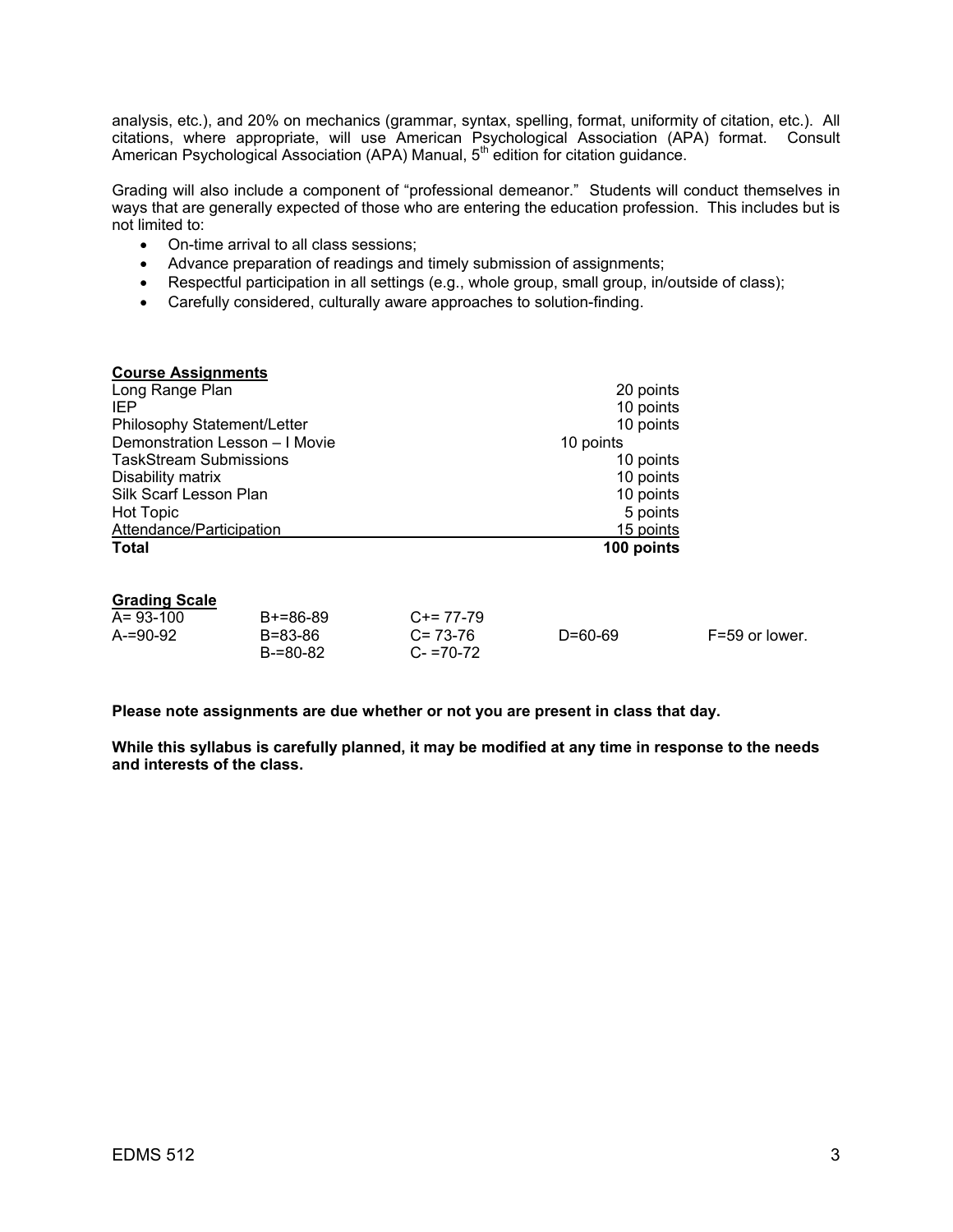# **CLAD Competencies**

| PART 1:<br><b>LANGUAGE STRUCTURE</b><br><b>AND FIRST- AND SECOND-</b><br><b>LANGUAGE DEVELOPMENT</b>                                               | <b>METHODOLOGY</b><br><b>PART 2:</b><br>OF BILINGUAL, ENGLISH<br><b>LANGUAGE DEVELOPMENT, AND</b><br><b>CONTENT INSTRUCTION</b> | PART 3:<br><b>CULTURE AND</b><br><b>CULTURAL DIVERSITY</b>                                          |
|----------------------------------------------------------------------------------------------------------------------------------------------------|---------------------------------------------------------------------------------------------------------------------------------|-----------------------------------------------------------------------------------------------------|
| I. Language Structure and Use:<br>Universals and Differences<br>(including the structure of English)                                               | 2. Theories and Methods of<br><b>Bilingual Education</b>                                                                        | 3. The Nature of Culture                                                                            |
| A. The sound systems of language<br>(phonology)                                                                                                    | A. Foundations                                                                                                                  | A. Definitions of culture                                                                           |
| B. Word formation (morphology)                                                                                                                     | B. Organizational models: What<br>works for whom?                                                                               | B. Perceptions of culture                                                                           |
| C. Syntax                                                                                                                                          | C. Instructional strategies                                                                                                     | C. Intragroup differences (e.g.,<br>ethnicity, race, generations, and<br>micro-cultures)            |
| D. Word meaning (semantics)                                                                                                                        | II. Theories and Methods for<br>Instruction In and Through<br>English                                                           | D. Physical geography and its<br>effects on culture                                                 |
| E. Language in context                                                                                                                             | A. Teacher delivery for both<br>English language development<br>and content instruction                                         | E. Cultural congruence                                                                              |
| F. Written discourse                                                                                                                               | B. Approaches with a focus on<br>English language development                                                                   | II. Manifestations of Culture:<br><b>Learning About Students</b>                                    |
| G. Oral discourse                                                                                                                                  | C. Approaches with a focus on<br>content area instruction<br>(specially designed academic<br>instruction delivered in English)  | A. What teachers should learn<br>about their students                                               |
| H. Nonverbal communication                                                                                                                         | D. Working with paraprofessionals                                                                                               | B. How teachers can learn about<br>their students                                                   |
| II. Theories and Factors in First-<br>and Second-Language<br>Development                                                                           | III. Language and Content Area<br>Assessment                                                                                    | C. How teachers can use what they<br>learn about their students<br>(culturally responsive pedagogy) |
| A. Historical and current theories<br>and models of language analysis<br>that have implications for<br>second-language development<br>and pedagogy | A. Purpose                                                                                                                      | <b>III. Cultural Context</b>                                                                        |
| B. Psychological factors affecting<br>first- and second-language<br>development                                                                    | B. Methods                                                                                                                      | A. Concepts of cultural contact                                                                     |
| C. Socio-cultural factors affecting<br>first- and second-language<br>development                                                                   | C. State mandates                                                                                                               | B. Stages of individual cultural<br>contact                                                         |
| D. Pedagogical factors affecting<br>first- and second-language<br>development                                                                      | D. Limitations of assessment                                                                                                    | C. The dynamics of prejudice                                                                        |
| E. Political factors affecting first-<br>and second-language<br>development                                                                        | E. Technical concepts                                                                                                           | D. Strategies for conflict resolution                                                               |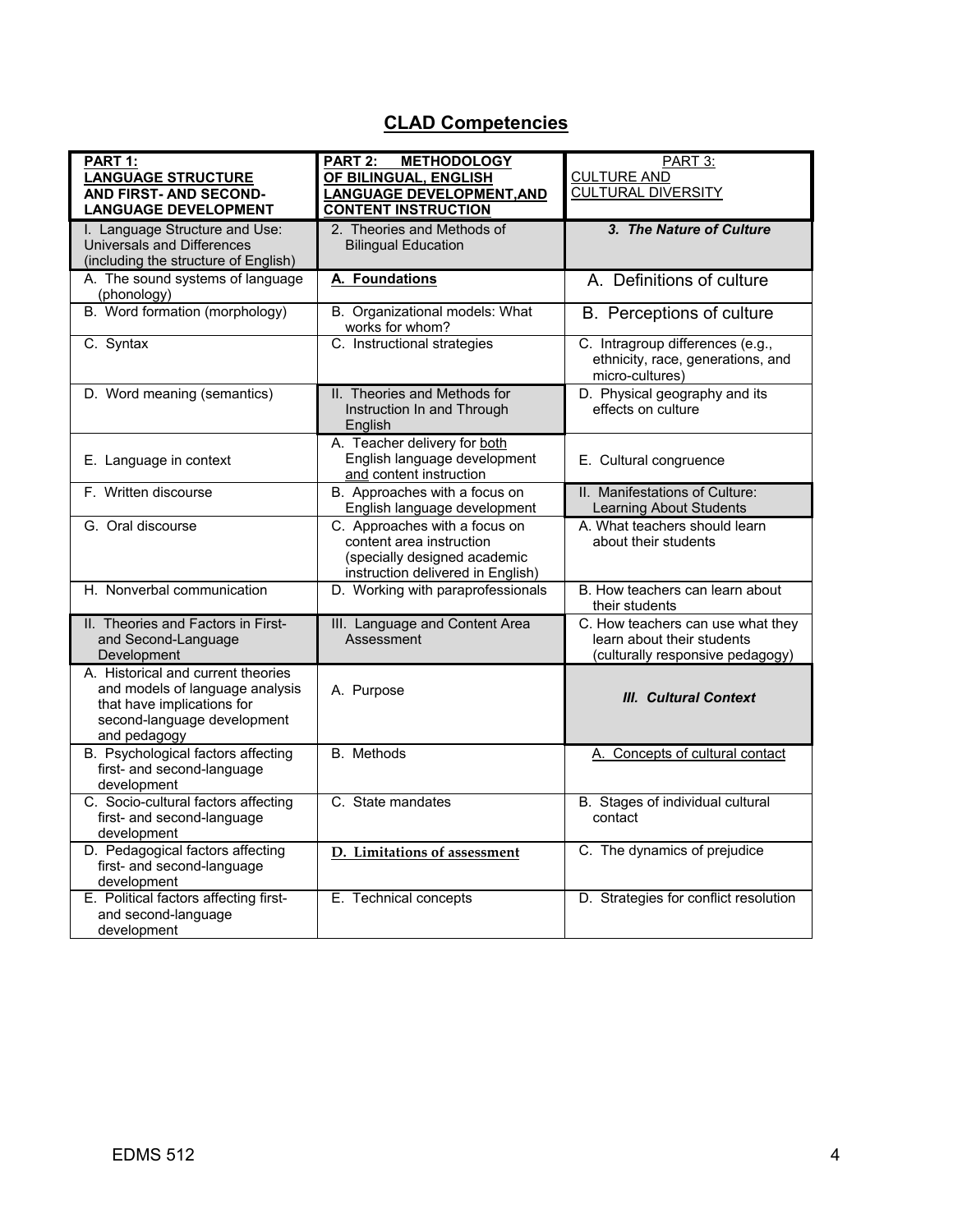## **Course Outline (Timeline Subject to Change pending "Teachable" Moments)**

| Date                  | Topic                                                                                                                                                    | Assignment                                                                                |
|-----------------------|----------------------------------------------------------------------------------------------------------------------------------------------------------|-------------------------------------------------------------------------------------------|
| Session 1<br>1/26/05  | Introduction/Course Overview Community<br><b>Building</b><br>Revisit CSTP, Student teaching reflection                                                   |                                                                                           |
| Session 2<br>2/2/05   | Year Long Plan Introduction<br>Chapter - Hot Topic                                                                                                       | <b>CR: Themes Three</b><br><b>Bring Content Standards</b>                                 |
| Session 3<br>2/9/05   | Introduction to Disability Matrix<br>Introduction to Demo Lesson and I Movie<br>Chapter - Hot Topic                                                      | Choate: Chapter 2<br>Villa: Chapter 3<br>Meet in Computer Lab:                            |
| Session 4<br>2/16/05  | Preview IEP Assignment<br>Video - IEP<br>Intro to Philosophy Letter<br>Chapter - Hot Topic                                                               | CR: 511 Theme Three - Universal<br>Design Process<br><b>IEP Lecturette</b>                |
| Session 5<br>2/23/05  | Assessing Reasoning<br>Start Silk scarf Painting - Lesson Plan<br>Chapter - Hot Topic<br><b>Disability Matrix DUE</b>                                    | CR: Theme Four                                                                            |
| Session 6<br>3/2/05   | <b>Connecting to Students</b><br>Finish Silk Scarf painting - Lesson Plan<br>Chapter - Hot Topic                                                         |                                                                                           |
| Session 7<br>3/9/05   | <b>Connecting to Students</b><br>Differentiated Design - Scarf Lesson Plan<br><b>Due - Presentation</b><br>Chapter - Hot topic                           | <b>CR: Theme Two</b><br>Villa: Chapter 6                                                  |
| Session 8<br>3/16/05  | Year Long Plan Work Session<br>Chapter - Hot Topic<br><b>IEP Assignment DUE</b>                                                                          | Long Range Planning Material<br><b>Core Content Standards</b><br><b>Disability Matrix</b> |
| Session 9<br>3/23/05  | Teacher as Professional: Reflective Practice<br>Case Analysis #1<br>Chapter - Hot Topic                                                                  | http://www.nbpts.org<br>http://www.iste.org                                               |
| Session 10<br>4/6/05  | Philosophy of Teaching - Jigsaw<br>Chapter - Hot Topic<br><b>First Electronic Portfolio Submissions DUE</b>                                              |                                                                                           |
| Session 11<br>4/13/05 | <b>Teacher Professionalism</b><br>Case Analysis #2<br>Chapter - Hot Topic<br>Activity:                                                                   | http://www.btsa.ca.gov<br>CR: Villa: Chapter 2                                            |
| Session 12<br>4/20/05 | California Standards for the Teaching<br>Profession - how does it all fit together?<br>Year Long Plan - Revisit<br><b>Final Philosophy Statement DUE</b> | http://www.cde.ca.gov/standards                                                           |
| Session 13<br>4/27/05 | Teacher Professionalism: Working in<br>partnership with parents<br>Chapter - Hot Topic<br>Activity:                                                      | http://www.csusm.edu (review<br>descriptions of various Master's<br>programs)             |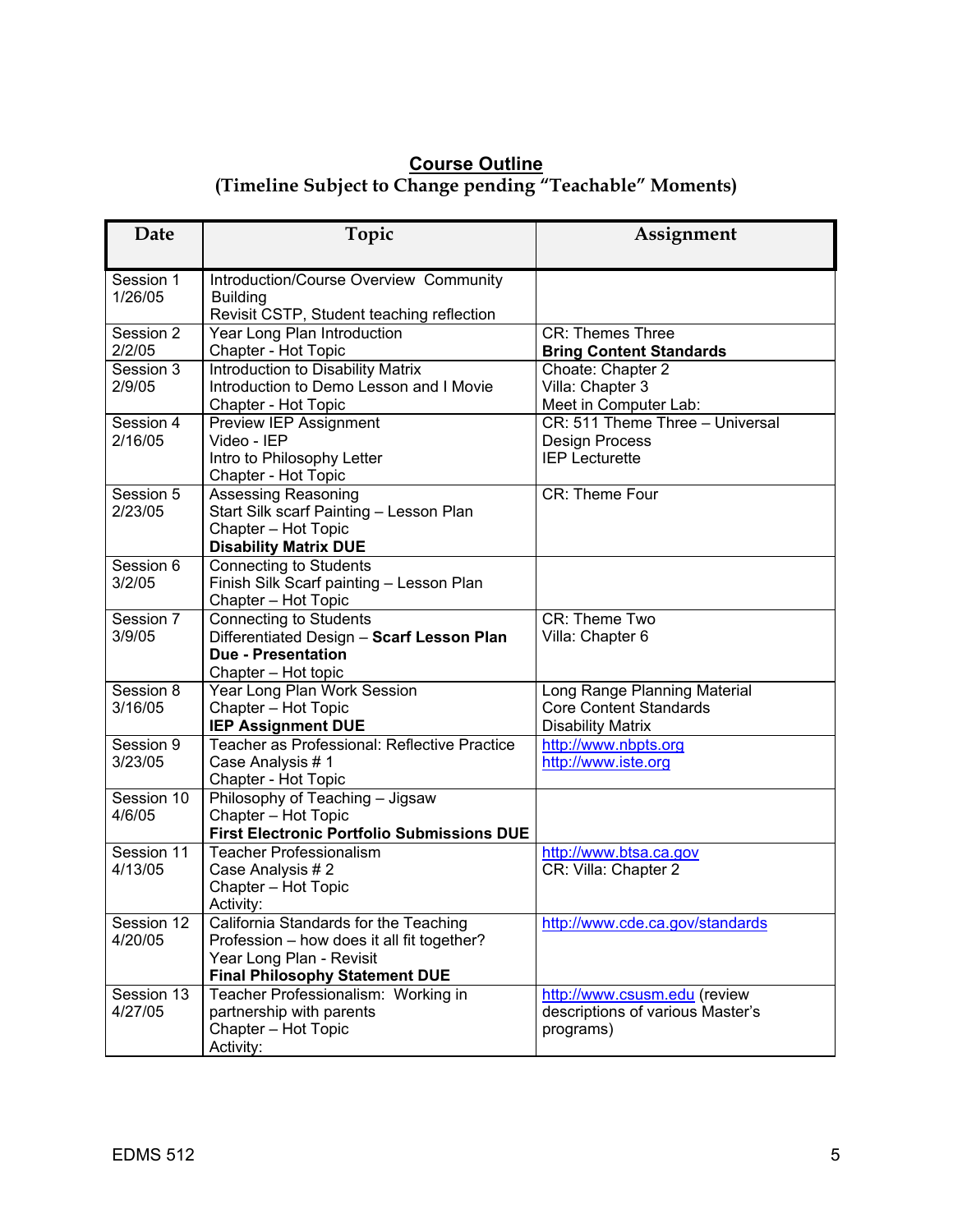| Session 14 | Best Practices   Movie - Presentation Due |  |
|------------|-------------------------------------------|--|
| 5/4/05     | Reflection - What do you expect this time |  |
|            | around?                                   |  |
|            | <b>Electronic Portfolio DUE</b>           |  |
|            | <b>Year Long Planning Due</b>             |  |
| Session 15 | <b>Independent Study</b>                  |  |
|            |                                           |  |

## **CR = Compiled Reader: Marion, Valadez, and Woo (2003). Philosophy Statement/Letter Application 10 Points**

Learner Objectives: Refinement of a personal philosophy of teaching and creation of letter of application

Assessment: Word processed philosophy of teaching statement letter

| <b>Resource(s):</b> | Title and necessary information:                                                                                                                                                                                                         |
|---------------------|------------------------------------------------------------------------------------------------------------------------------------------------------------------------------------------------------------------------------------------|
| Textbook/pages      | Villa, R. A. & Thousand, J. S. (1995). Creating an Inclusive School. Alexandria, VA:<br>Association for Supervision and Curriculum Development.<br>Chapters 1, 2, 3, & 7                                                                 |
|                     | Choate, J.(2000). Basic principles of inclusive instruction. In J.S. Choate (Ed.)<br>Successful inclusive teaching: Proven ways to detect and correct special needs (3 <sup>rd</sup> )<br>ed.) Boston: Allyn & Bacon.<br>Chapters 1 & 16 |

## **Task Guidelines for Philosophy Statement/Letter of Application**

#### **Introduction & Conclusion 2 points**

Tell the reader what you will be addressing in this letter. Make sure you identify what educational philosophy, management approach, and instructional strategies frame your teaching practice.

- **Contextually describe the student populations you are prepared to teach (culture, language, gender, ability, and social economic status). You can refer to district, school and classroom experiences.**
- **How do your philosophy, management, and instructional approach create a democratic and socially just classroom?**
- **Why are you a strong candidate for this position?**
- **Why are you interested in this job?**

## **Your educational philosophy 1 point**

Identify you educational philosophy and describe what you believe about students as learners, the learning process, families as partners and how to meet student needs.

## **Your management approach 1 point 1 point 1 point 1 point**

Describe how you will create a supportive and positive learning environment for this diverse population of students to promote educational equity and positive intercultural relationships within the classroom and specify why these practices contribute to the creation of a democratic classroom.

Describe your primary methods, approaches, and strategies and how you organize instruction to promote educational equity and positive intercultural relationships within the classroom and specify why these practices contribute to the creation of a democratic classroom (Charles, 2000). Use your personal experiences as an observer or student teacher to support your argument.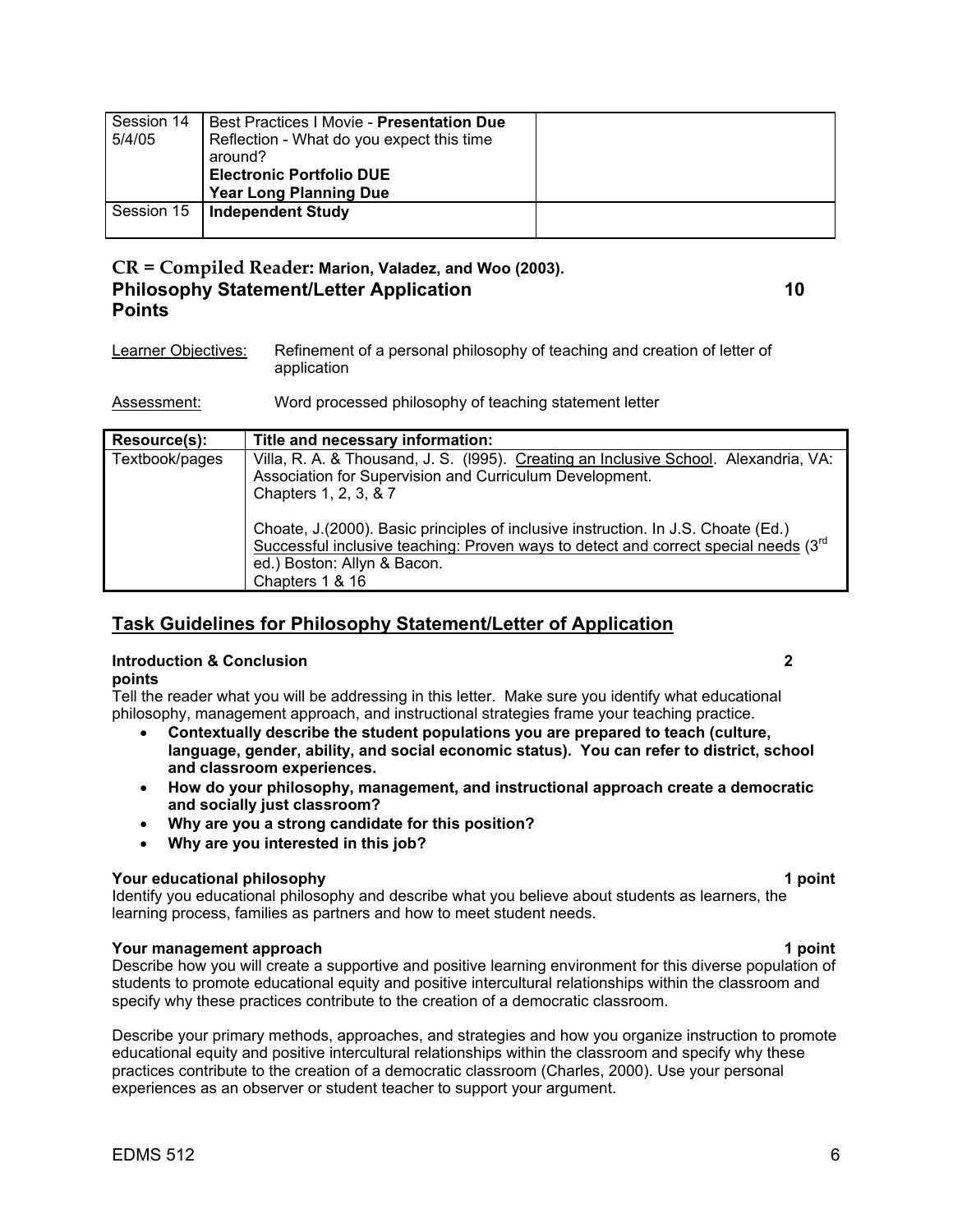## **The Vour instructional approach 1 point 1 point 1 point 1 point 1 point 1 point 1 point 1 point 1 point 1 point**

## Describe the first and second language and special education challenges you anticipate the students in this class will face. In your response, reference theories of first and second language, inclusion strategies, and literacy development.

## **Your personal identity 3 points**

How do your own personal values and biases affect the teaching and learning of students? How does your identity and experiences influence your responses for numbers

- 1. your educational philosophy
- 2. your management approach
- 3. your instructional approach, including differentiation for students with special needs and English Language Learners

## **Citations from at least two sources 1 point 1 point 1 point 1 point 1 point 1 point 1 point 1 point 1 point 1 point 1 point 1 point 1 point 1 point 1 point 1 point 1 point 1 point 1 point 1 point 1 point 1 point 1 point 1**

Honor work of others within paragraph writing:

One of the most valuable components I try to implement from Alfie Kohn's *Beyond Discipline*  (1996) is his belief that individuals misbehave when their basic needs have not been met.

If you use a quote make sure you include the following: author, date, page of quote

**Resume 1 point** Include a professional resume addressing your education and teaching experiences.

**Total \_\_\_\_\_\_\_\_ / 10 points** 

## **Disability Matrix 10 Points 10 Points**

Learner Objectives: Knowledge of U.S. special education disability categories, accompanying learner characteristics, and needed supports for success in general education

Assessment: Students apply their knowledge of nondiscriminatory assessment, processes for making a child eligible for special education, and the teacher's role in developing IEPs by creating a matrix of disabilities. Written products and class discussions evidencing assessment above

| Resource(s):                       | Title and necessary information:                                                                                                                                 |
|------------------------------------|------------------------------------------------------------------------------------------------------------------------------------------------------------------|
| <b>Textbook</b><br>Chapters 2 & 15 | Choate, J.S. (2000) Successful inclusive teaching: Proven ways to detect and<br>correct special needs $(3^{rd}$ ed.) Boston: Allyn & Bacon. (ISBN 0-205-30621-7) |
| Supplemental<br>Lecture            | "The Categories of Disability" – Instructor, CSUSM, College of Education                                                                                         |
| <b>Online Course</b><br>Supplement | WebCT Disability Data Resources                                                                                                                                  |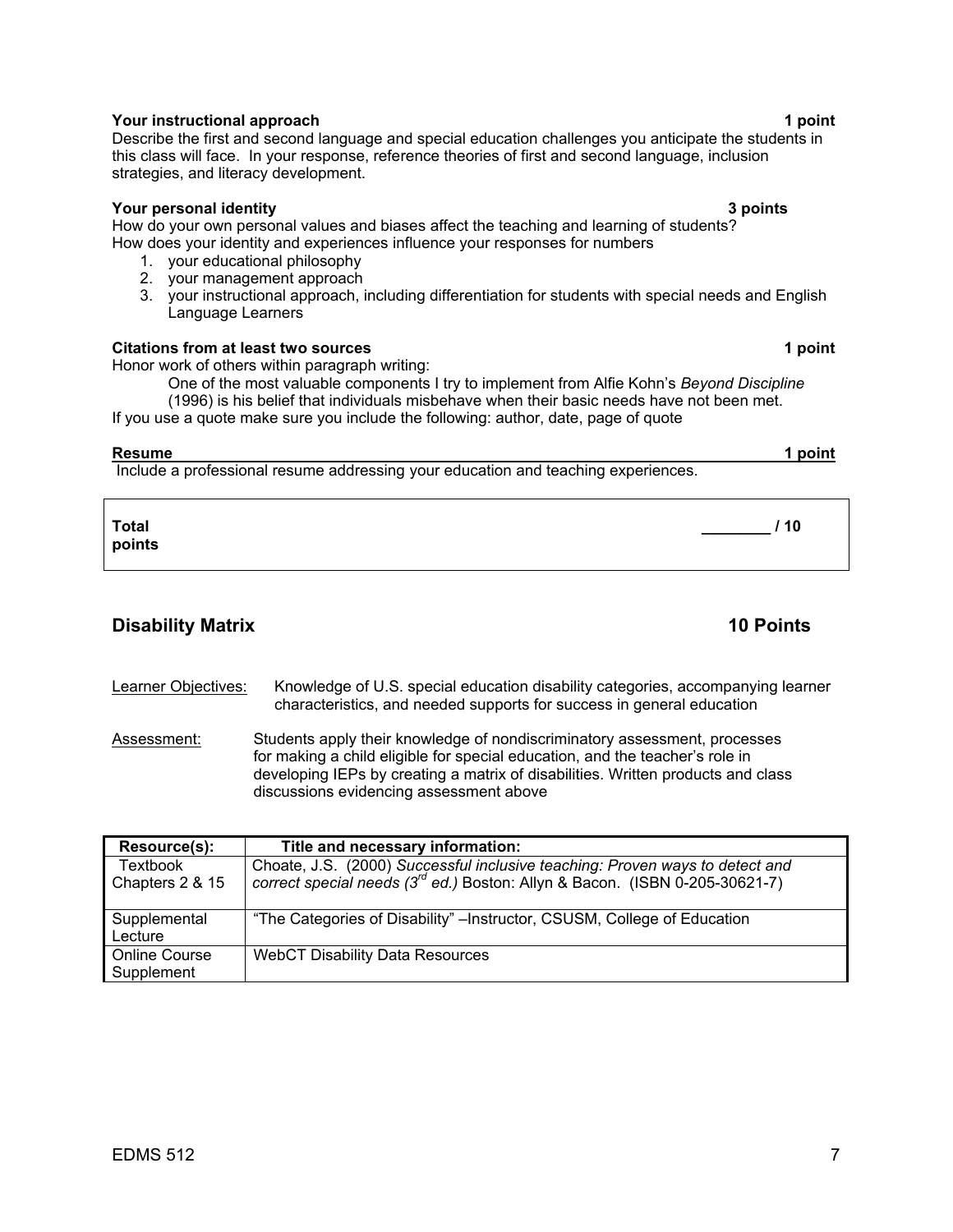### **Task Guidelines for the Disability matrix**

Students will work in small groups to apply their knowledge of the categories of disability recognized by the Individuals with Disabilities Education Act (IDEA) by:

> creating a table, graphic organizer, or other visual representation of the thirteen (13) special education disability categories presented in this course. Your table must take the form of a word-processed table or an Excel chart, or any other organizational scheme that clearly illustrates each of the following seven dimensions:

- 1. The name of the handicapping condition
- 2. A brief description of the learning and/or social behaviors associated with the disability
- 3. One assessment appropriate to use to determine the presence or degree of the disability
- 4. One typical adaptation/modification in **curriculum, materials, goals (content)**
- 5. One typical adaptation/modification in **classroom environment (process)**
- 6. One typical adaptation/modification in **teaching practices (process)**
- 7. One typical adaptation/modification in **assessments** required of the student **(product)**

*Suggestion: Consider using the landscape paper layout (File>Paper Size>Orientation: click Landscape), and having only 3 or 4 categories listed per page. This will give you adequate space to include all of the dimensions listed above.*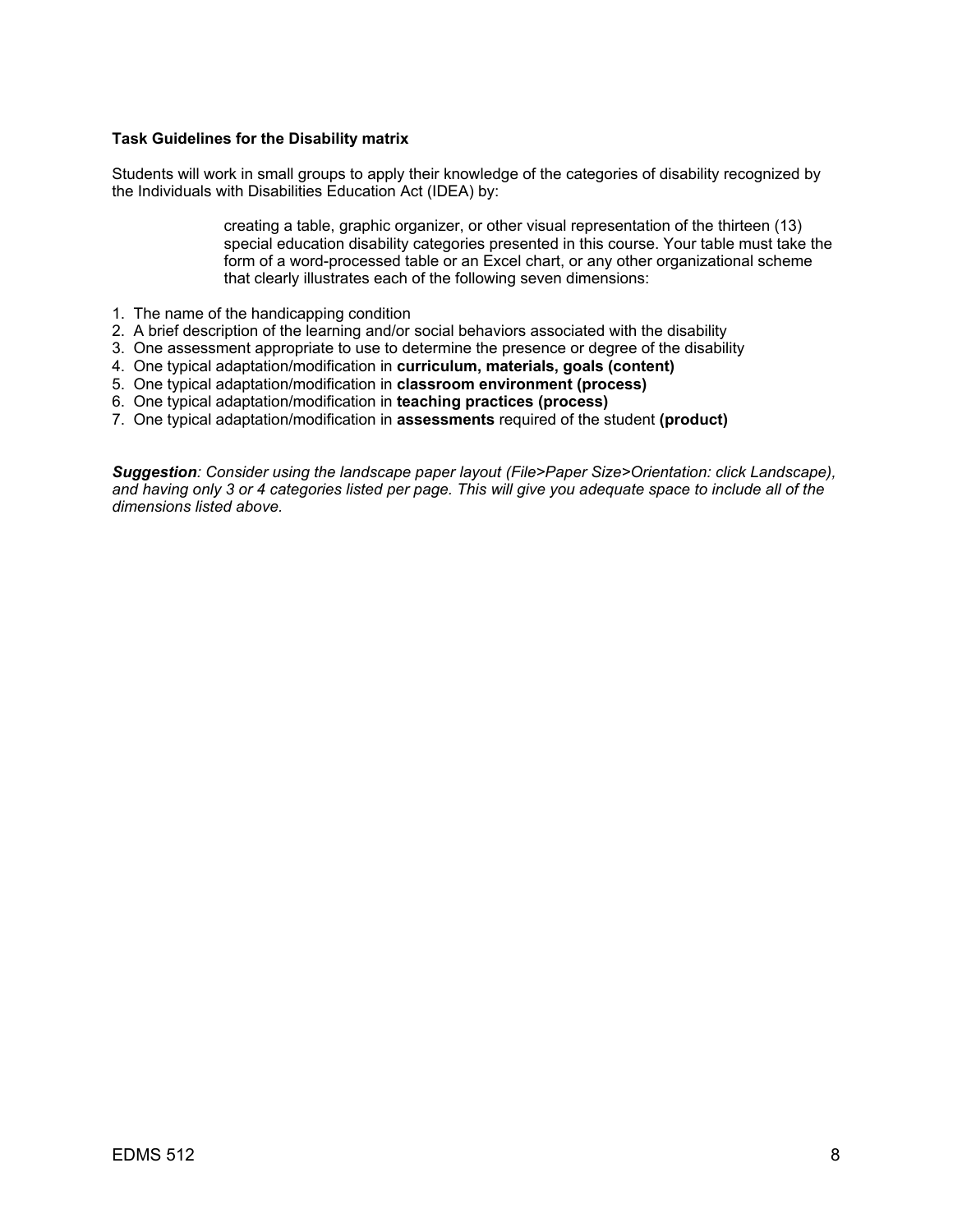# **Disability Characteristics Matrix Expectations**

| <b>Element</b>                                                  | <b>Expectations</b>                                                                                                                  |
|-----------------------------------------------------------------|--------------------------------------------------------------------------------------------------------------------------------------|
| Description of<br>disability<br>categories under<br><b>IDEA</b> | Detailed description<br>of characteristics,<br>incidence, and<br>educational<br>implications for each<br>of the 13 categories        |
| Assessment                                                      | Detailed description<br>of formal and<br>informal assessment<br>procedures used to<br>determine<br>presence/degree of<br>disability. |
| Curriculum<br>Modification                                      | <b>Modification in</b><br>content (curriculum,<br>materials or goals)<br>for each disability<br>named                                |
| Classroom<br>Environment<br>Modification                        | <b>Modification in</b><br>classroom<br>environment for each<br>disability named                                                      |
| Process<br>Modification                                         | Modification in<br>teaching<br>practice/process<br>assessment for each<br>disability named                                           |
| Assessment<br>Modification                                      | Modification in<br>learning product<br>assessment for each<br>disability named                                                       |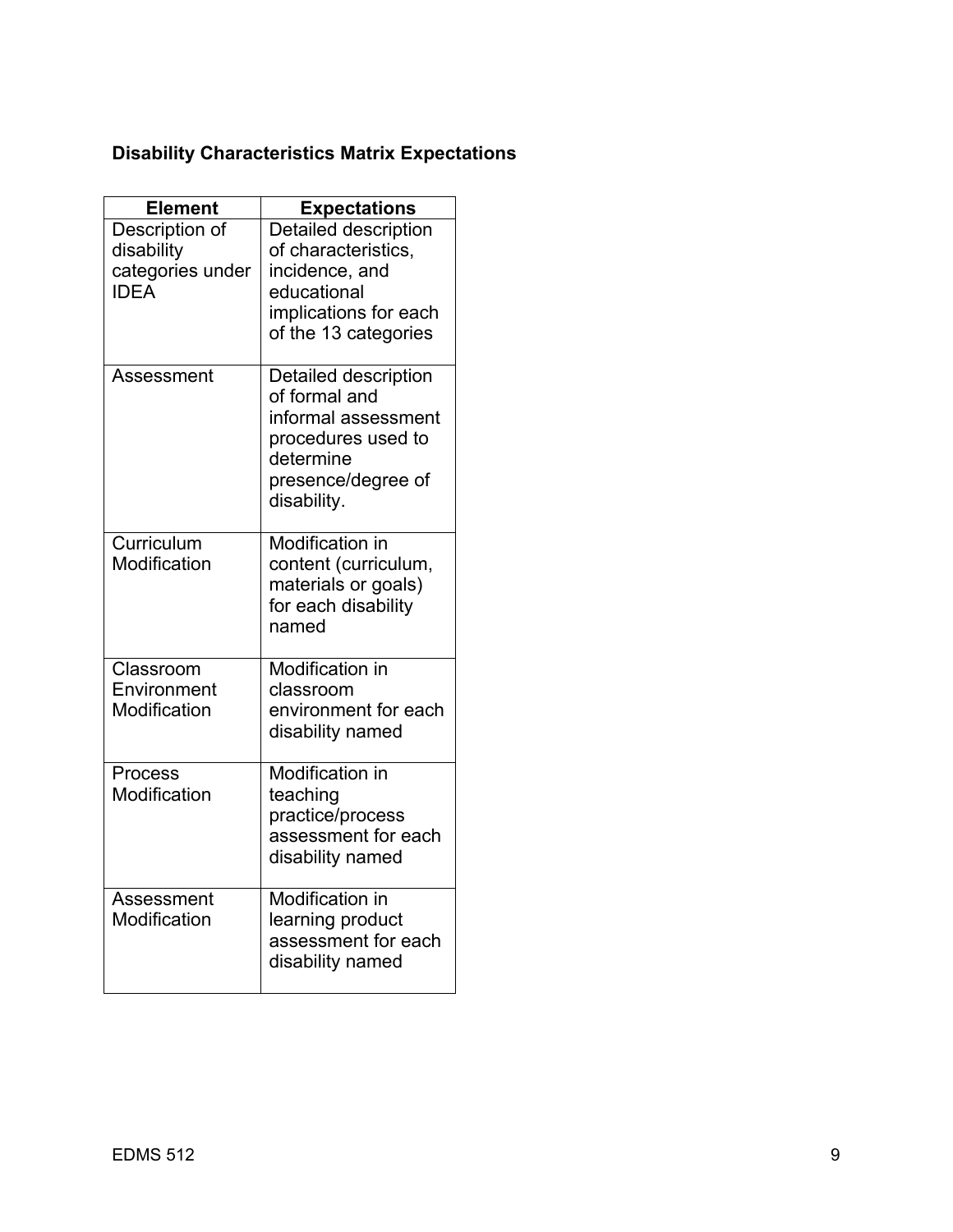## **The IEP Process 20 Points in the IEP Process 20 Points 10 Points**

**Learner Outcomes:** Knowledge of nondiscriminatory assessment, processes for making a child eligible for special education, and the teacher's role in developing IEPs

**Assessment:** Students apply their knowledge of nondiscriminatory assessment, processes for making a child eligible for special education, and the teacher's role in developing IEP by

- 1) Creating their own "Best Practices in the IEP Process Checklist" and use the checklist to assess the IEP process employed in the student's school;
- 2) Creating a resource list of the special education and related services personnel in the school and in the school district upon whom they can call.
- 3) Evaluating the assessment process in their school relative to assessment team member responsibilities, identifying learnings about the school's assessment processes and suggestions for improvement, if appropriate.
- 4) Evaluating an IEP meeting in terms of team communication, creative problem solving, and family centeredness.

| Resource(s):                   | Title and necessary information:                                                                                                                                                                                                                                                                      |
|--------------------------------|-------------------------------------------------------------------------------------------------------------------------------------------------------------------------------------------------------------------------------------------------------------------------------------------------------|
| Textbook/pages                 | Gable, R.A. and Hendrickson, J.M. (2000). Teaching all the students: A mandate for<br>educators. In J.S. Choate (Ed.) Successful inclusive teaching: Proven ways to<br>detect and correct special needs (3 <sup>rd</sup> ed.), pp 1-17. Boston: Allyn & Bacon. (ISBN<br>$0-205-30621-7)$<br>Chapter 1 |
| Supplemental Print<br>Material | Lecturette by Jacqueline Thousand, Professor, CSUSM, College of Education                                                                                                                                                                                                                             |
| Video/segment                  | Video Segment # 2 "Working Together: The IEP The Inclusion Series (1998)<br>Weland Prods/KCET and Allyn & Bacon. (ISBN 0-205-29111-2)                                                                                                                                                                 |
| Internet Site(s)               | www.dssc.org/frc/frcl.htm<br>This Federal Resource Center for Special Education site provides general<br>information about and news pertaining to special education as well as special<br>technical assistance information.                                                                           |
|                                | www.ed.gov/offices/OSERS/IDEA<br>This OSERS IDEA Home Page site provides a detailed explanation of IDEA.                                                                                                                                                                                              |
|                                | www.pitsco.com/pitsco/specialed.html<br>This Pitsco's Launch site to special education resources links you to many useful<br>special education and disability related sites.                                                                                                                          |
|                                | www.hood.edu/seri/serihome.htm<br>This Special Education Resources on the Internet site is a collection of internet-<br>accessible information resources of interest to those involved in fields related to<br>special education.                                                                     |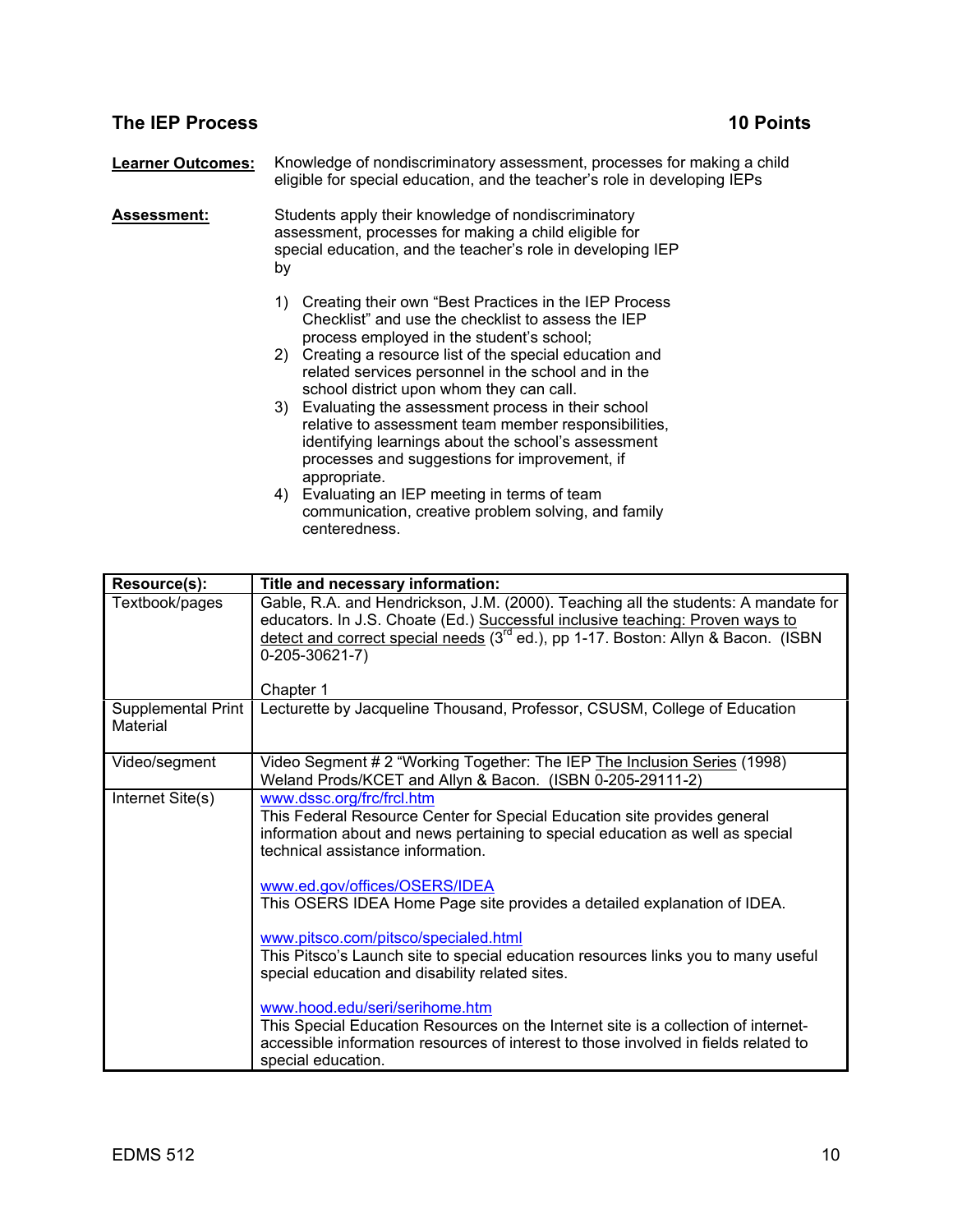## **Task Guidelines for the IEP Process**

Today's teachers will have students with identifiable disabilities in their classrooms. When the Student Study Team (SST) process is not satisfactory, a recommendation for the development of an Individual Education Program (IEP) may be the next step.

When developing an IEP, the following four questions should be addressed:

- 1. Who are all of the special education and related service personnel who can be called upon for support in the school and in the school district?
- 2. How does the school staff ensure that students receive nondiscriminatory evaluations and appropriate educational experiences?
- 3. Does the school's specific IEP meeting format address the following:
	- *Breadth of assessment*  More than one test must be used as the basis of evaluation Assess all areas related to the suspected disability
	- *Administration of assessment*  Select and administer nondiscriminatory racial and ethnic assessments Use trained personnel to administer assessments
	- *Timing of assessment*  Nondiscriminatory evaluation must occur before initial placement into or out of special education Reevaluation occurs every three years or more frequently, if conditions warrant or parents/guardians, or teacher request
	- *Parental/Guardian notification and consent*  Parents/guardians must be fully informed and consent to having their child assessed Consent for evaluation is not consent for placement into special education; separate consent is required for consent
	- Interpretation of assessment results must consider a variety of sources.
- 4. What does the school's specific IEP look like? Does it include and/or address the following:
	- The student's present level of educational performance, including how the disability affects the educational experience;
	- Measurable annual goals and short-term objectives;
	- The special education accommodations, related services, and other ways support will be provided to ensure the student's success;
	- The extent to which the student will participate with students who do not have disabilities in the general education and extracurricular activities;
	- Individual modifications if the student participates in standardized assessments, and explanation s for when the student does not participate in such assessments
	- The projected start date, frequency, location, and duration of modifications;
	- Brief discussion of how the student's progress towards annual goals will be assessed.

## **Application Activities**

## **In-Class Video Viewing and Analysis**

View the video Segment # 2 "Working Together: The IEP" from The Inclusion Series (1998) Weland Prods/KCET and Allyn & Bacon. As you view the video, jot down notes regarding what is presented as (and what you perceive as) "best practices" or "great tips" in IEP development and implementation.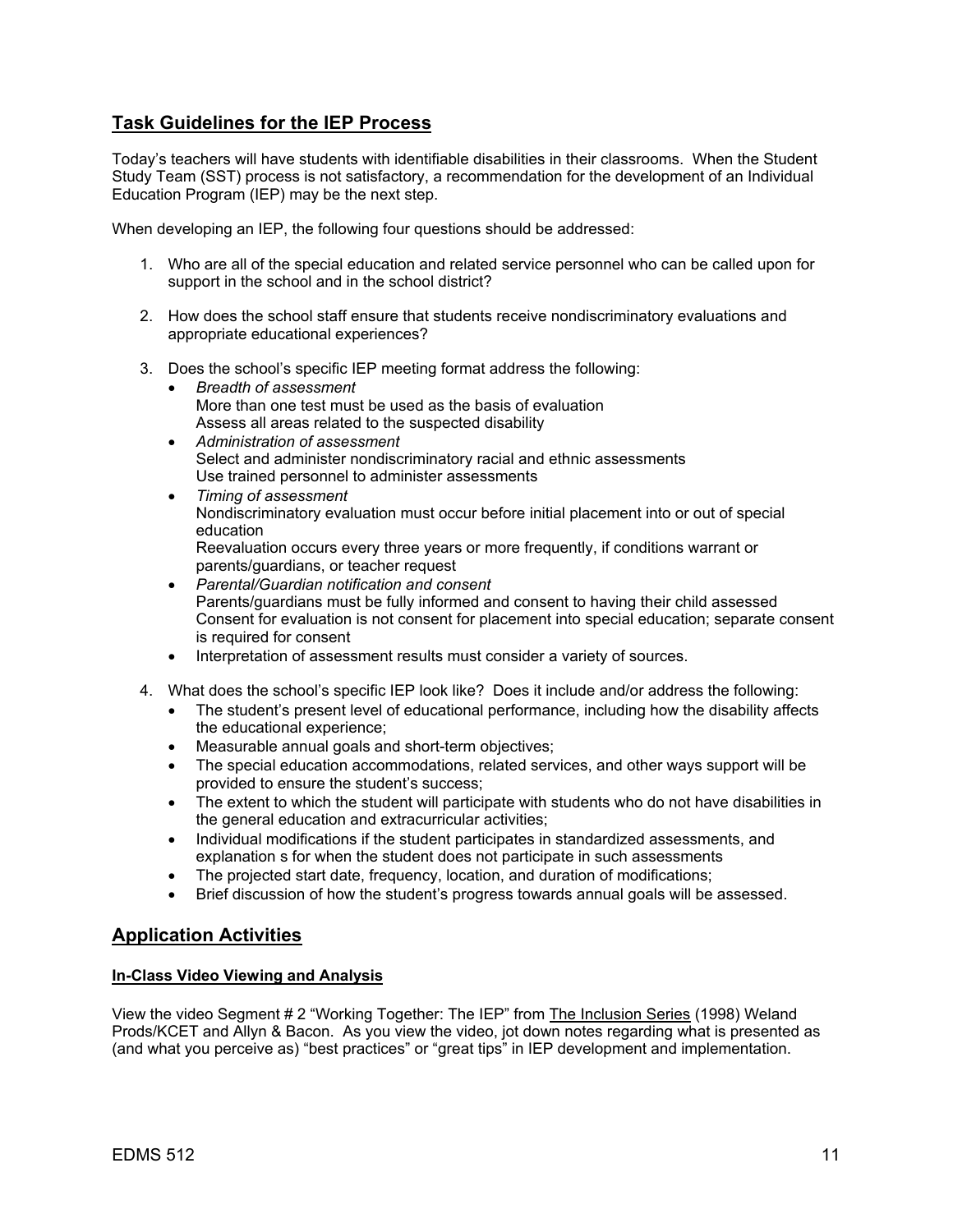After viewing the segment, take your notes from the lecturette and the video viewing and create your own "Best Practices in the IEP Process Checklist." It is beneficial to do this in collaborative teams in and/or out of class. You will use this checklist later in an actual IEP meeting.

### **School-Based Activities**

Can you provide complete and accurate responses to the following four questions? If so, you should have your special education credential! If not, interview your school's special education support personnel or get the information you need to answer the questions from reference materials, web sites, and so forth.

**Question #1**: Who are all of the special education and related services personnel who I can call upon for support in this school and in the school district?

**Action**: Make a list of the roles, names, responsibilities, and ways in which to contact these resources. Keep this list in your top desk drawer or in you day planner.

**Question #2:** How does our school staff ensure that the responsibilities of the assessment team outlined in the lecturette occur?

**Action**: **1)** Create a "Best Practice Checklist" based on the IEP video watched in class. **2)** Interview one of your special education support personnel. Ask how the assessment process in your school ensures that each of the responsibilities of a student's evaluation team is fulfilled. Ask Interviewee to review your checklist and provide feedback. Take notes and write a one to two-paged summary of what you learned about your school's assessment process, include suggestions for improvement, if appropriate.

**Question #3**: What does my School's IEP look like and does it include all of the components identified as required in the lecturette?

**Action:** Have your special education support persons give you the latest IEP form, if you have no students eligible for special education in your classroom (could that possibly happen?). If you have one or more students with an IEP in your classroom (a sure bet), get one of the IEPs, preferably one of the more complex IEPs. In either case, once you have an IEP in hand, locate all of the component parts required of an IEP.

**Question #4**: What does an IEP meeting feel like? How well are "best practices" for IEP team meetings being practiced in my school?

**Action:** Attend an IEP meeting of a student who is not in your classroom. Your role is that of nonparticipant observer. While observing use your own "Best Practices in the IEP Process Checklist," to assess the presence or absence of best practices being practiced during the meeting. Write a one to two-paged reflection that focuses upon ways in which to optimize IEP team communication, creative problem solving, and family centeredness. If you cannot find an IEP meeting of a colleague to attend, complete the checklist while watching the IEP video located in the library and write a one to two page reflection on what you saw.

#### **Extension Activities**

Expand your knowledge of special education and your role in the special education referral and implementation process by visiting the following comprehensive web sites.

## www.dssc.org/frc/frcl.htm

This Federal Resource Center for Special Education site provides general information about and news pertaining to special education as well as special technical assistance information.

www.ed.gov/offices/OSERS/IDEA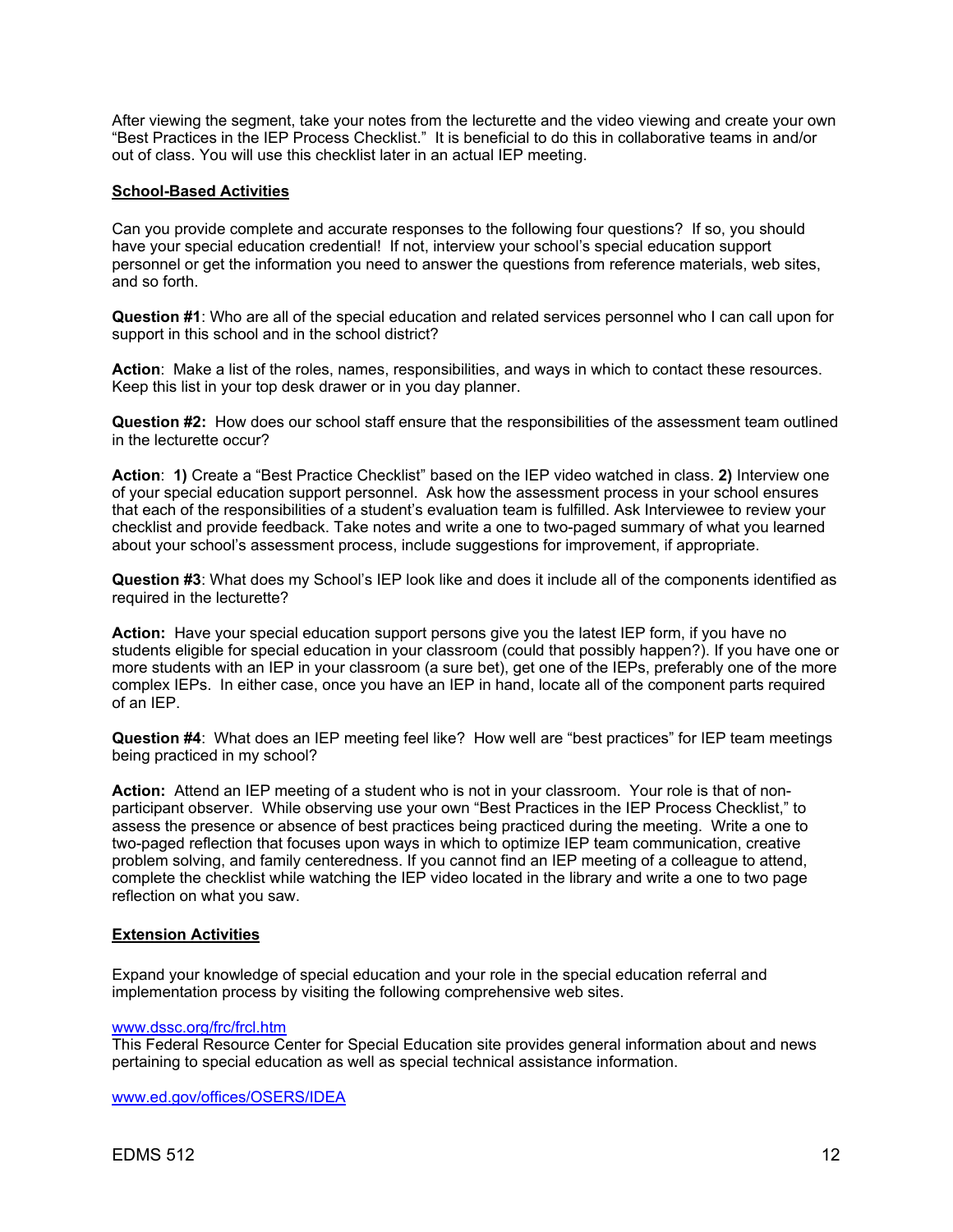### This OSERS IDEA Home Page site provides a detailed explanation of IDEA.

## www.pitsco.com/pitsco/specialed.html

This Pitsco's Launch site to special education resources links you to many useful special education and disability related sites.

### www.hood.edu/seri/serihome.htm

This Special Education Resources on the Internet site is a collection of internet-accessible information resources of interest to those involved in fields related to special education

### **IEP "CHEAT" SHEET**

1. Create you own "Best Practices in the IEP Checklist"

Ex: \_\_\_\_\_\_\_ focused on student strength \_\_\_\_\_ sample of student weakness presented \_\_\_\_\_ student involved

- 2. Resource name, role, phone number list (s) - responsibilities (1-2 sentences)
- 3. Interview
	- interview
		- 1-2 page reflection/summary
			- what did you learned?
			- overview of what the interviewee said
			- suggestions for improvement
			- feedback on "Best Practices" Checklist
- 4. IEP Forms Blank or completed
- 5. Evaluation of an IEP (or video)
	- use checklist and reflect
	- 1 -2 page paper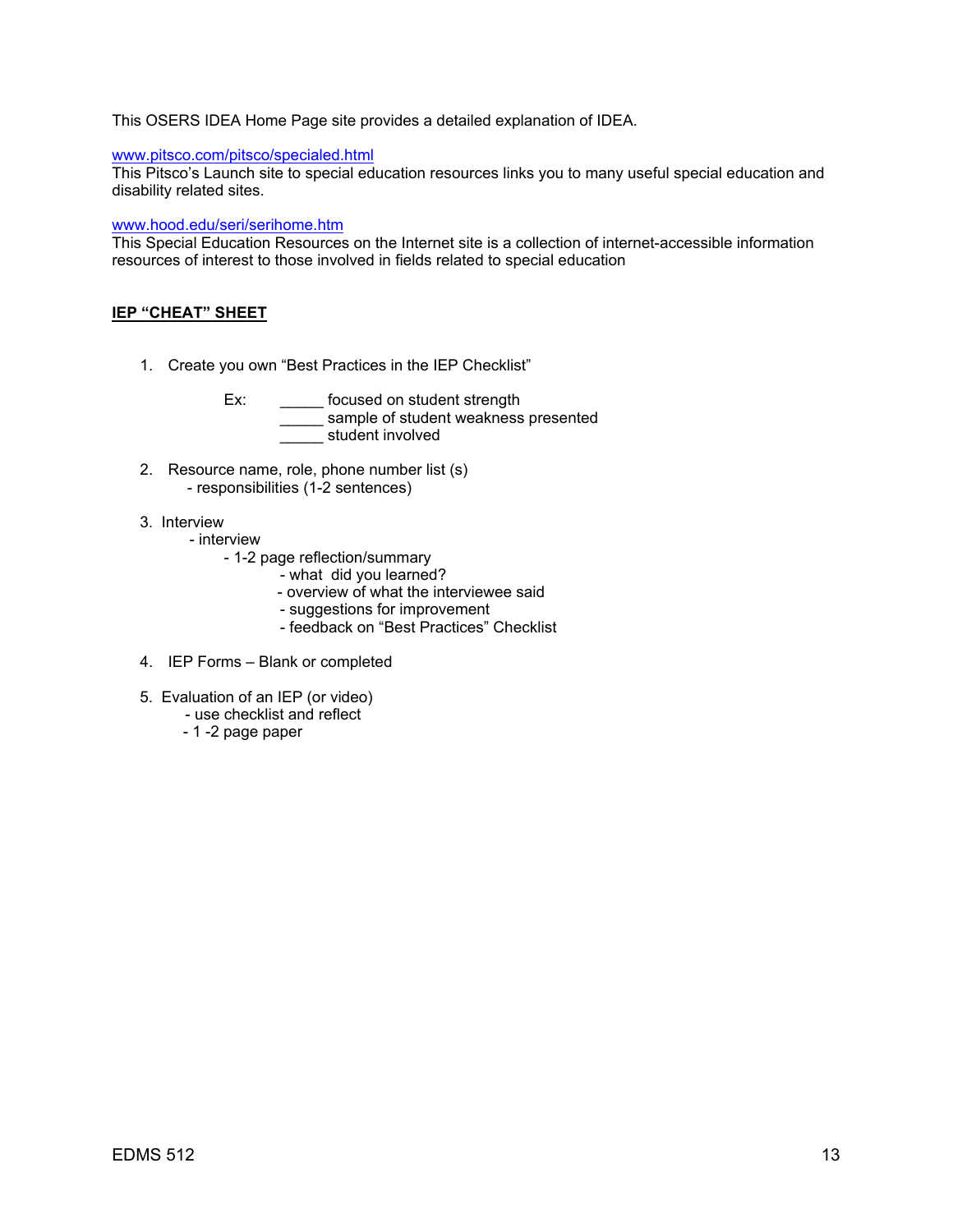## **Long Range Planning Calendar Grid Assignment 20 points**

**Learner Objectives:** The student will plan a three month long calendar for an elementary classroom.

**Assessment:** The student will write a three month plan for an elementary classroom that incorporates the following elements:

- language arts lessons
- science lessons
- art lessons
- social science lessons
- a field trip
- assemblies and special programs (DARE, etc.)
- assessments
- multiple intelligence strategies
- differentiation strategies
- technology for student use
- technology for teacher use in instruction

technology for assessment (electronic grade books, rubrics, etc.)

The calendar will integrate a schedule of events from "real" schools. The student will also write our plans for differentiated instruction and special needs instruction. .

**Preparation:** Before beginning assignment teacher candidates read the following resources and demonstrate the ability to complete the prerequisite skills.

| <b>Resources</b>  | Title and necessary information:                                                        |
|-------------------|-----------------------------------------------------------------------------------------|
| Textbook/chapters | Choate, J. S. (2000) Sucessful inclusive teaching ( $3^{rd}$ ed.). Needham, MA: Allyn & |
|                   | Bacon. Chapters16                                                                       |
|                   | Villa, Richard, & Thousand, Jacquelyn. (1995). Creating and inclusive school.           |
|                   | Alexandria, VA: ASCD. Chapters 6 & 7                                                    |
| Internet Site(s)  | Tomlinson, Carol Ann. (1999). The Differentiated Classroom: Responding to the           |
|                   | needs of all learners. Alexandria, VA: Association for Supervision and Curriculum       |
|                   | Development. ISBN # 0-87120-342-1 (Available free through CSUSM ebooks                  |
|                   | library.)                                                                               |
|                   | ELD Standards - http://www.cde.ca.gov/re/pn/fd/documents/englangdev-stnd.pdf            |
|                   | COE Lesson Format form CSUSM website                                                    |

#### **Prerequisite skills:**

- Teacher candidates can create appropriate technology applications for use in instruction and assessment,
- Teacher candidates are able to develop a schedule and course activities,
- Teacher candidates are able to create curriculum and instruction based on content, process, and product as define by Carol Ann Tomlinson (1999).
- Teacher candidates are able to use information about students' readiness range (skills, reading, thinking & information), learning profiles, interests, talents, and culture to differentiate curriculum and instruction (Tomlinson, 1999).
- Teacher candidates are able to identify strategies to meet the needs o
	- o Students learning English (including differentiation for Beginning, Intermediate, and Advanced levels)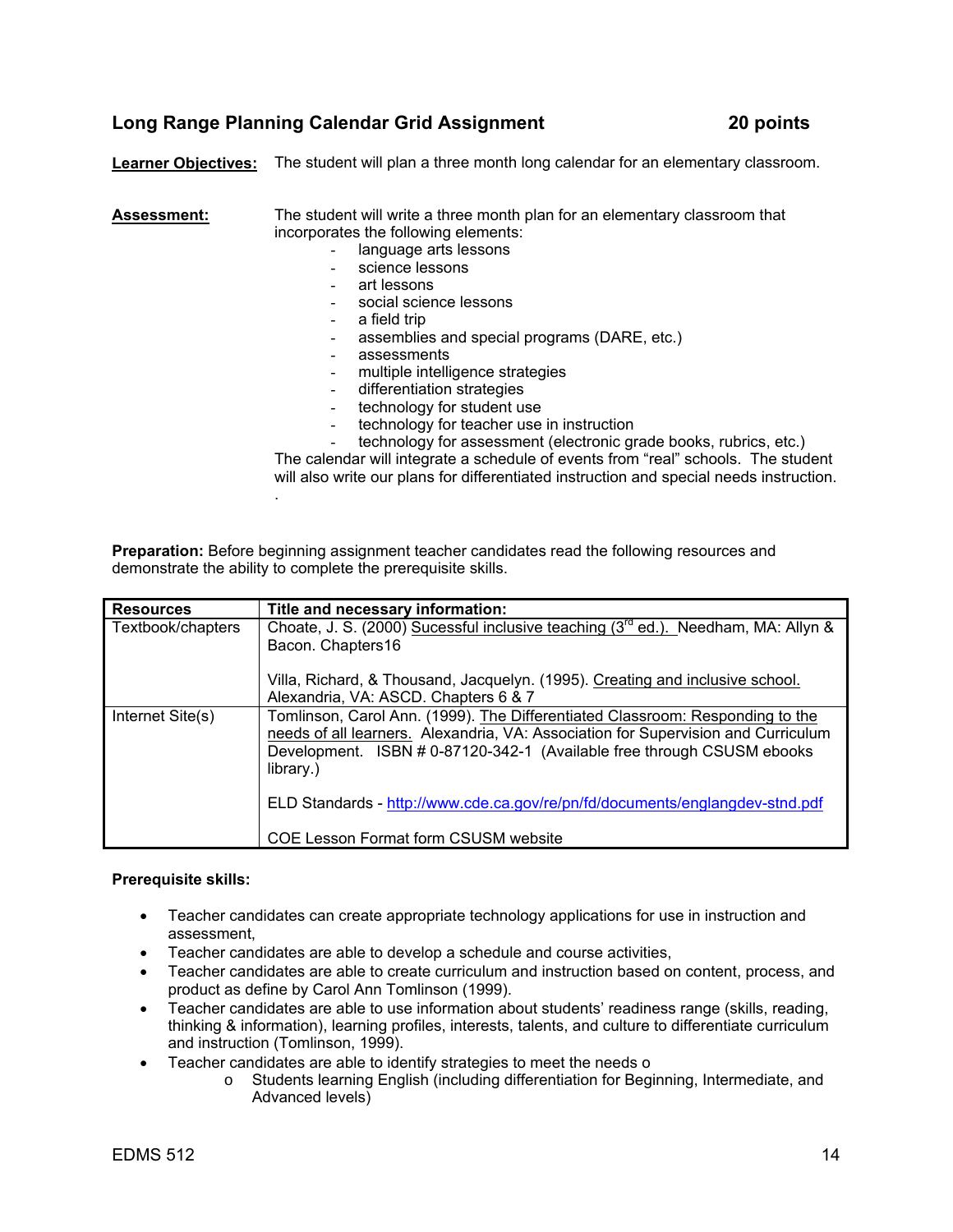o Student that are accelerated learners as referred to by Piergangelo & Giuliani (2001)

### **Task Guidelines for Three Month Planning Calendar**

**Step One**: You will create a own three month plan for this assignment. On the assigned day, bring the following artifacts to complete your assignment: a school calendar from your observation placement, a calendar grid or published planning book, and your social science and science unit plans.

**Step Two**: On the assigned day you be will completing your three month plan with the assistance of the instructor a group of three to four members. Referring to your school calendar, you will first need to block out times in your plan book for holidays, assemblies, special programs, in-service days, etc. You will then plan your curriculum into manageable blocks of time in your calendar grid or lesson plan book. The amount of time you select to cover the various content areas is dependant upon your district and/or school standards. For example, if your district mandates two hours of language arts instruction per day you must plan accordingly. You will need to provide evidence of these criteria in your finished calendar grid.

 Your plan will necessarily be an integrated plan that uses Universal Design and Backward Design principles. That is to say, it will be necessary to teach science and social science throughout the day as part of your literacy instruction. Also, be sure to include assignments in all of the content areas, i.e. science, art, social studies.

 You will write out all of the California state standards you will cover during the three months. Place these standards in a easily visible way so that anyone will see them. Standards should be organized using "themes" or "big ideas" Your plan must also include multiple intelligence strategies for special needs and second language students as part of differentiated instruction.

## **Checklist for Three Month Plan**

The following checklist will help you create your three month plan. Does you plan include:

- 1. A copy of the district/school calendar (photocopies are fine)
- 2. Clearly written California state standards
- 3. A description of your classroom context- student population, grade level, local community, etc.
- 4. Strategies for special needs students (at least three)
- 5. Strategies for second language learners (at least three)
- 6. Strategies for multiple intelligences
- 7. A planning grid
- 8. Technology components- assessment, instruction, student use

Note: All components are to be typed. How you organize your planning grid is a matter of style. If you have questions about formats discuss them with your instructor.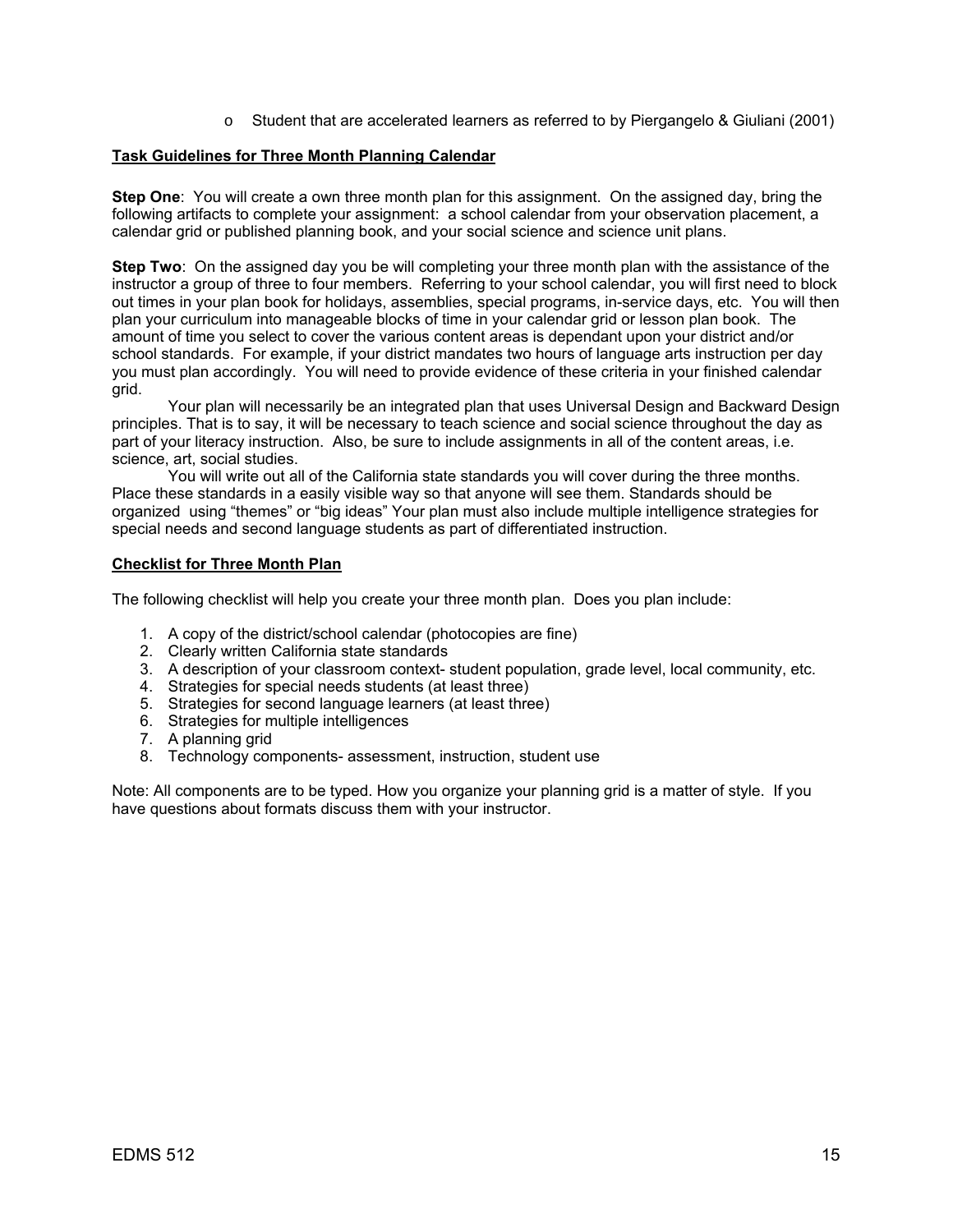## $EDMS 512$  and  $16$

## **Lesson Demonstration – "Best Practices" I Movie 10 Points**

**Learner Outcomes:** Create a "Best Practices" video based on lessons you taught during your student teaching placement and other exemplars of good teaching you have witnessed.

**Assessment:** Completed I Movie on your "best Practices."

**Preparation-** Carefully select the strategies you wish to present and create the I Movie.

### **Process**

Small groups will work together to create a 3-5 minute "Best Practices" video using I Movie. There will be several technology requirements which must be included for a passing grade. These components include but are not limited to: downloading images from the Internet, using digital video and uploading DV into I Movie, scanning and editing photos, using I Movie as an editing tool to create the video. Topics must be pertinent to today's issues and creativity is strongly encouraged. There will be class time to instruct on the process, but access to a Mac computer outside of class will be necessary. A tentative timeline follows:

| <b>TIMELINE</b> |
|-----------------|
| Week 2          |
| Weeks3-4        |
| Weeks 8         |
| Week 12         |
|                 |

## **At your presentation, you will be required to turn in a 1-2 page written response on the following:**

- Explain why you chose your strategies and why they are considered "Best Practices."
- To what extent did the group as a whole achieve the goals of the assignment?
- How well did the strategies connect with students' background and developmental information?
- What might you do differently to improve the video?
- How will you use this activity in your future classroom?
- What is your overall feeling about this assignment?

## **Hot Topics in Education 5 Points**

A group of students will report briefly to the class a current event related to assigned text. The articles can cover any subject area or grade level as long as it is applicable to the readings. Each member of the group will provide one artifact to be reported to the group. You can obtain your articles from educational journals, magazines, local newspapers, and the Internet. You do not have to write a report for this assignment. Please provide the professor with a copy of your article with your name printed or typed on it for purposes of grading. **A 1 page overview of chapter is to be distributed to class at time of presentation.** 

## **Silk Scarf Lesson Plan 10 Points**

A group of students will create a lesson plan loosely based on the scarf painting activity done in class. You are encouraged to be creative and innovative. The actual project should act as a spring board for original ideas. Use the lesson plan format provided in EDMS 511.